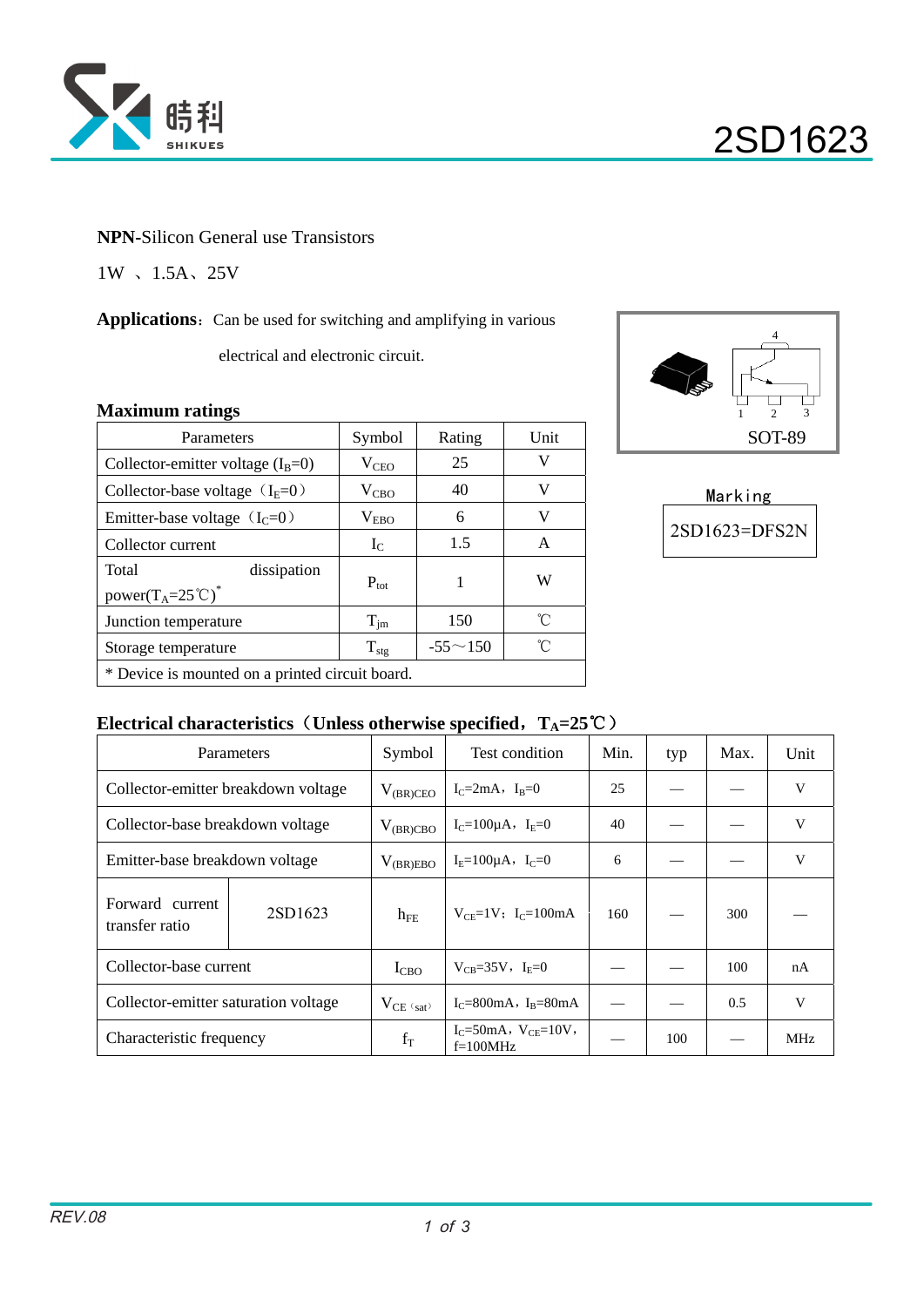



Unit:mm

## Outline Dimensions



| <b>Dimensions</b> | <b>SOT-89</b> |      |      |  |
|-------------------|---------------|------|------|--|
| Symbol            | min           | type | max  |  |
| Α                 | 1.4           |      | 1.6  |  |
| b                 | 0.35          |      | 0.55 |  |
| b1                | 0.4           |      | 0.65 |  |
| b2                |               | 1.6  |      |  |
| C                 | 0.35          |      | 0.45 |  |
| D                 | 4.4           |      | 4.6  |  |
| Е                 | 2.35          |      | 2.55 |  |
| e                 |               | 1.5  |      |  |
| e1                |               | 3    |      |  |
| HE                |               | 4.15 |      |  |
| L                 |               | 2.7  |      |  |
| LE                |               | 1.0  |      |  |
| α                 |               | 50   |      |  |

Typical characteristics